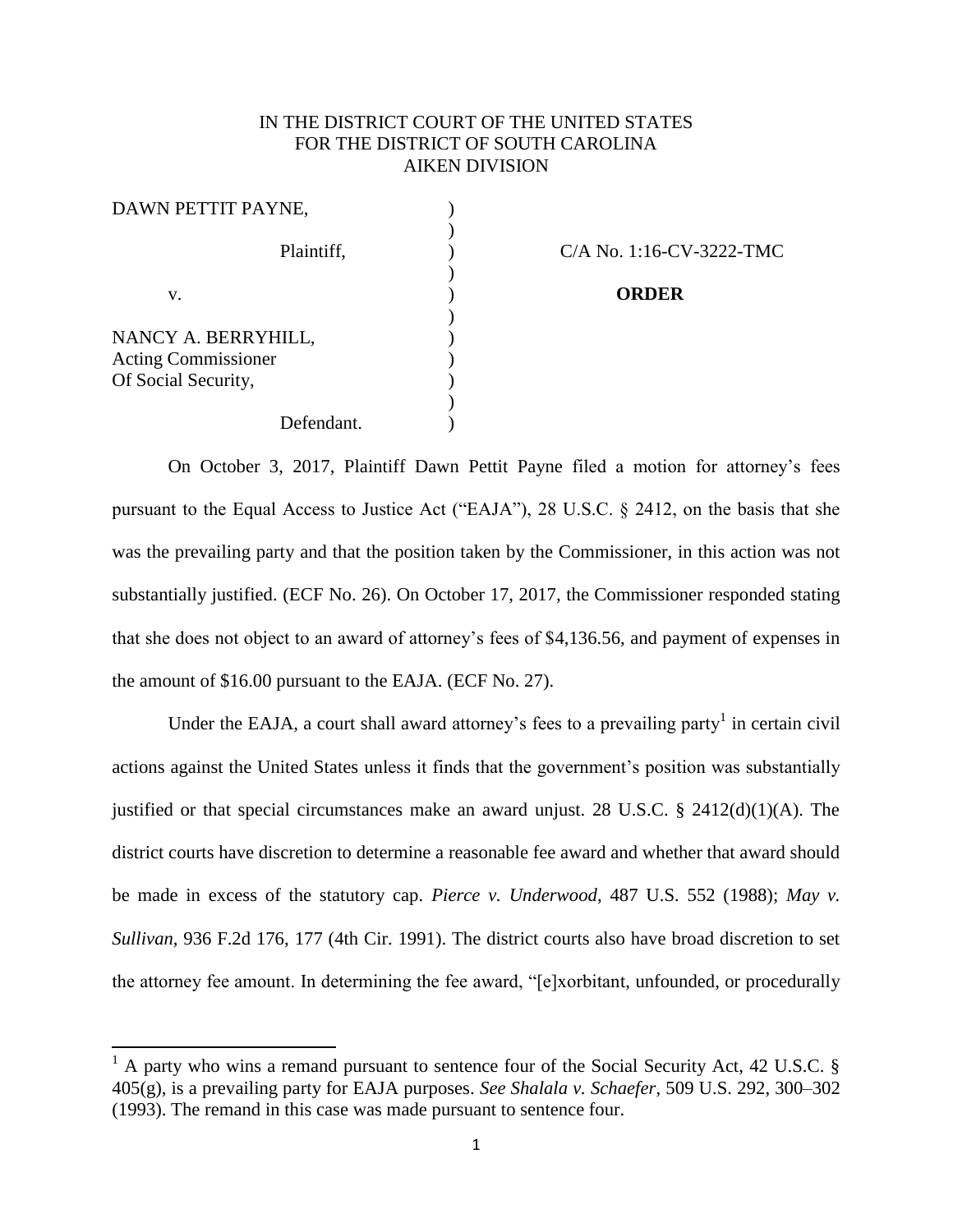defective fee applications . . . are matters that the district court can recognize and discount." *Hyatt v. North Carolina Dep't of Human Res.*, 315 F.3d 239, 254 (4th Cir. 2002) (citing *Comm'r v. Jean*, 496 U.S. 154, 163 (1990)). Additionally, the court should not only consider the "position taken by the United States in the civil action," but also the "action or failure to act by the agency upon which the civil action is based." 28 U.S.C.  $\S$  2412(d)(2)(D), as amended by P.L. 99-80,  $\S$  $2(c)(2)(B)$ .

The Plaintiff has asked for the payment of attorney's fees in the amount of \$4,136.56, and \$16.00 for expenses. (ECF No. 17). The Commissioner does not object to the payment or amount of these fees and expenses. (ECF No. 18). Despite there being no objection, the court is obligated under the EAJA to determine if the fee is proper. *See Design & Prod., Inc. v. United States*, 21 Cl. Ct. 145, 152 (1990) (holding that under the EAJA, "it is the court's responsibility to independently assess the appropriateness and measure of attorney's fees to be awarded in a particular case, whether or not an amount is offered as representing the agreement of the parties in the form of a proposed stipulation."). Applying the above standard to the facts of this case, the court concludes that the Commissioner's position was not substantially justified. Furthermore, after a thorough review of the record, the court finds that the stipulated fee request is appropriate. Accordingly, the court **GRANTS** the Motion for Attorney's Fees (ECF No. 26) and orders that the Plaintiff be awarded the \$4,136.56 in attorney's fees and \$16.00 for expenses, for a total award of \$4,152.56.<sup>2</sup>

## **IT IS SO ORDERED.**

 $\overline{a}$ 

/s/ Timothy M. Cain

<sup>2</sup> The court notes that the fees must be paid to Plaintiff. *See Astrue v. Ratliff*, 560 U.S. 586 (2010) (holding that the plain text of the EAJA requires that attorney's fees be awarded to the litigant, thus subjecting the EAJA fees to offset of any pre-existing federal debts); *see also Stephens v. Astrue*, 565 F.3d 131, 139 (4th Cir. 2009) (holding the same).